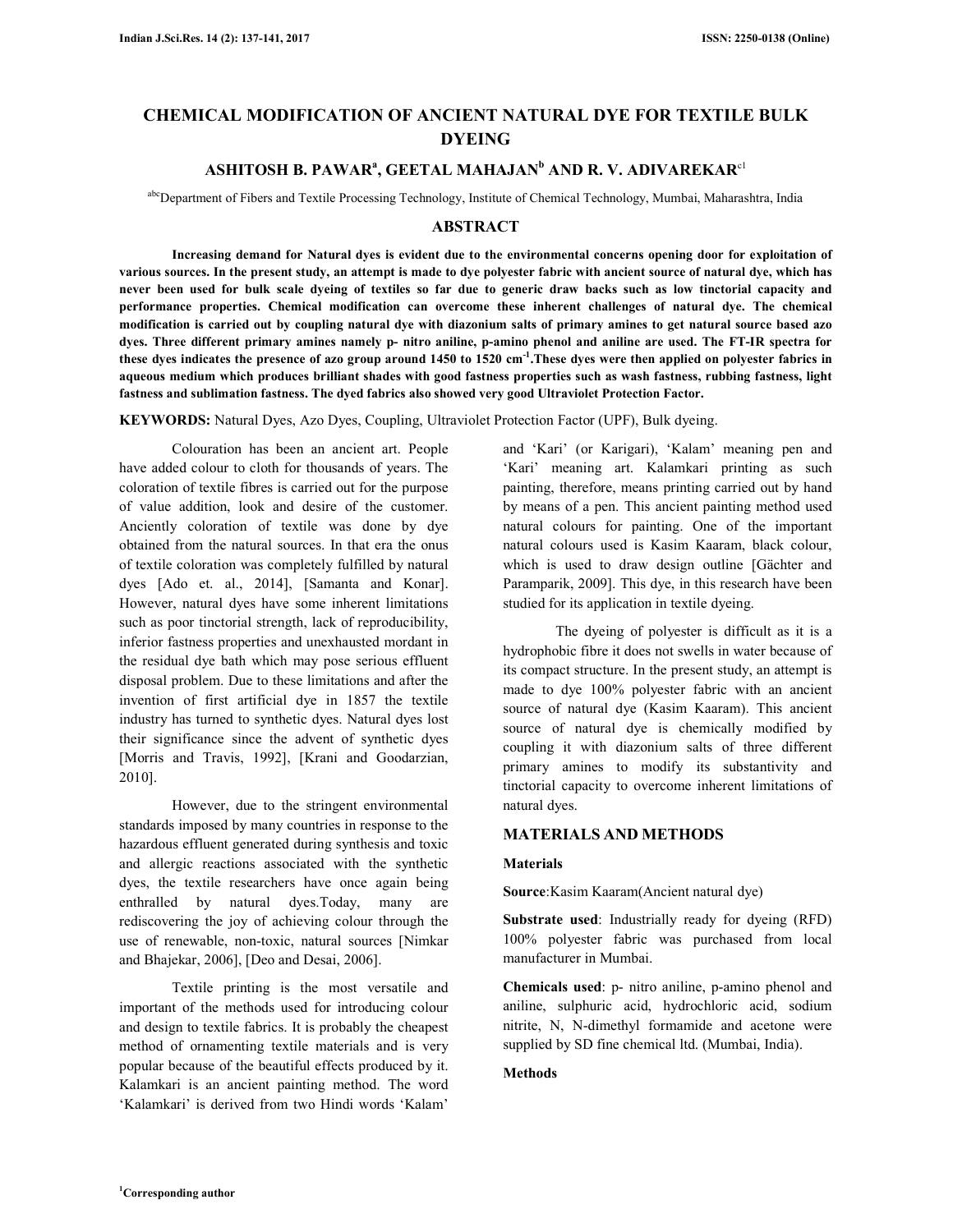In this work we have chemically modified the Kasim Kaaramby coupling it with diazonium salts of three different primary aminesnamely p- nitro aniline, p-amino phenol and aniline. These amines are firstly diazotized to form theirdiazonium salt which is then coupled with Kasim Kaaramto form the natural source based azo dyes.

# **EXPERIMENTAL**

# **Preparation of Kasim Kaaram (ancient natural Black)**

 Natural black is prepared by soaking cane jaggery, iron fillings and water in a ceramic pot for fifteen days. Cane jaggery was allowed to dissolve in water, after which iron fillings were added. The solution was stirred once in a few days and covered immediately. The fermentation takes place in a closed pot. The reaction takes place between molasses and the iron fillings to form the resultant solution, which is further used as a coupler.

### **Diazotisation of p-nitro aniline**

 1.25 gm. of p- nitro aniline was dissolved in 2.0 ml of concentrated sulphuric acid. 10g of ice and 10 ml of distilled water was mixed with dissolved solution and stirred vigorously while being cooled to  $0-5^0$  C. Most of the p- nitro aniline gets dissolved. A solution of 0.63g NaNO2 dissolved in 5ml distilled water was added drop wise to the reaction mixture while maintaining the temperature of the reaction  $0-5^\circ$  C. It gave a solution of diazonium salt solution based on pnitro aniline.

## **Diazotisation of p-amino phenol**

 1.20 g of p-amino phenolwas dissolvedslowly in 12 ml of concentrated hydrochloric acidby continuous stirring and was further diluted using distilled water until the p-amino phenol is dissolved completely. The p-amino phenol solution was cooled to  $0-5^{\circ}$  C in ice bath. Pre-dissolved 0.70 g sodium nitrite was added to the reaction mixture, while continuous stirring. Thus diazonium salt solution based on p-amino phenol was formed.

# **Diazotization of aniline**

 0.2 g of aniline was dissolved in a mixture of 1 ml of distilled water and 10 ml of concentrated hydrochloric acid. The solution was kept in an ice water bath. 1 ml of 10% sodium nitrite solution was added to reaction mixture and the temperature of reaction bath was maintained between  $0-5$ <sup>o</sup>C. Thusdiazonium salt solution based on aniline was formed.

## **COUPLING**

 The 0.5 g of ancient natural dye was dissolved in 2 N Sodium hydroxide solution with constant stirring. This solution is used as a coupling component. For the synthesis of modified natural dyes, the respective diazonium salt solutions were added drop wise to mixture of coupling component which is further stirred for 2-3 hours in ice bath. This dyes were then filtrated on Buchner funnel using suction filtration, washed with cold water and dried at  $60^{\circ}$ C in oven.

# **Application of modified natural dyes**

 Synthesized natural source based azo dyes were then applied on industrially ready for dyeing 100% polyester fabric in aqueous medium. Dyeingof polyester was carried out in high temperature high pressure (HTHP)

Dyeing machine at  $130^{\circ}$ C for 45 minutes by keeping material to liquor (MLR) ratio 1:30. Further dyed fabric was subjected to reduction clearing and washing. Shades obtained were then evaluated for their fastness properties such as wash fastness, rubbing fastness, light fastness and sublimation fastness.

#### **COLOUR MEASUREMENTS**

 Dyed fabrics were simultaneously evaluated in terms of CIELAB colour space  $(L^*, a^*$  and  $b^*)$  values and colour strength in terms of K/S. In general, the higher the K/S value, the higher the depth of the colour on the fabric.  $L^*$  corresponding to the brightness (100) represent white, 0 represents black), a\* corresponding to the red-green coordinate (+ve represents red, -ve represents green) and b\* corresponding to the yellow– blue coordinate (+ve represents yellow, -ve represents blue). As a whole, a combination of all these enables one to understand the tonal variations. Four locations on the dyed fabric were arbitrarily chosen and L\*, a\* and b\* values were measured by spectrophotometer. The CIE L\*a\*b\* colour difference between any two points was calculated. The levelling properties of the dyes on polyester fabric were assessed using the mean of five such colour difference results (Lee et al., 2005).

 The dyed samples were evaluated for the depth of colour by reflectance method using  $10^0$  standard observer. The absorbance of the dyed samples was measured on Rayscan-Spectrascan 5100+ equipped with reflectance accessories. The K/S values were determined using expression;

$$
\frac{K}{S} = (1 - R)^2 / 2R
$$
 (1)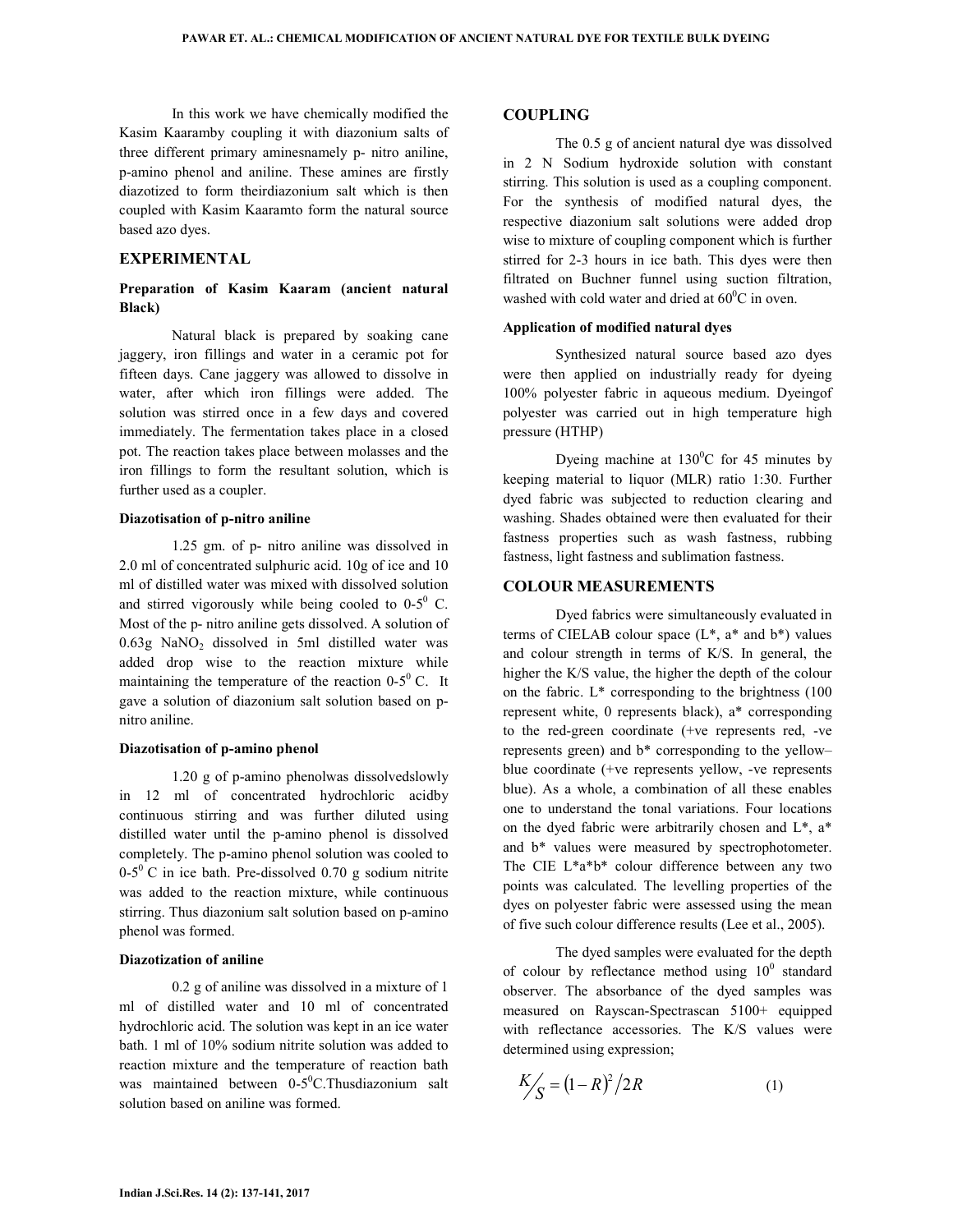Where, R is the reflectance at complete opacity; K is the Absorption coefficient  $\&$  S is the Scattering coefficient.

# **COLOUR FASTNESS TESTING**

## **Colour fastness to washing (ISO 105 C03)**

 The dyed fabric specimens of size 10×4 cm were placed between two pieces of undyed cotton and wool fabric measuring 5×4 cm, these three pieces were held together by stitching around edges leaving 5×4 cm area exposed. Specimens were washed in lauder-ometer at  $60^{\circ}$ C, for 30minutes in wash liquor containing5gpl soap solution and 2 gpl soda ash. After washing, specimens are unstitched, dried and colour change of dyed sample and staining on undyed samples is assessed using grey scale. (Rating 1–5, where 1-poor, 2 -fair, 3-good, 4-very good and 5-excellent).

# **Colour fastness to rubbing (ISO 105 X12)**

A strip of dyed specimen  $(12\times60$  cm) is mounted on the crock meter. A white cotton fabric piece (5sq cm) of undyed cloth is clamped on the wooden finger of the rubbing device of the instrument and rubbed to and fro 10 times against the specimen. The colour transferred from dyed fabric to white fabric is then assessed by comparing with the grey scale. For wet rubbing fastness,the undyed fabric is wetted with water, squeezed off and then clamped on the finger. (Rating 1-5, where 1-poor, 2-fair, 3-good, 4-very good and 5-excellent)

## **Colour fastness to light (AATCC standard)**

 Dyed fabric specimensto be tested were mounted in a light fastness chamber such that half of the dyed specimen get exposed to light. After mounting samples, the standard lamp is switched on and kept for 18 hrs. The samples were compare with a standard blue wool scale.(Ratings, 1-8, where 1-poor, 2 -fair, 3 moderate, 4-good, 5-better, 6-very good, 7-best and 8 excellent).

#### **Colour fastness to sublimation (ISO105 F04)**

 The dyed specimens to be tested were sandwiched between cotton and polyester white fabrics. These specimen were kept on the plates of sublimation fastness tester which were maintained at different temperatures  $(150^{\circ}C, 180^{\circ}C, 210^{\circ}C)$  for 30 seconds, and subsequently evaluated for change in colour and staining of the adjacent fabrics by comparing with grey scale.(Rating 1-5, where 1-poor, 2-fair, 3-good, 4-very good and 5-excellent)

#### **RESULTS AND DISCUSSION**

# **Components and percentage yield of the modified natural dyes**

 Dye, coupling component, type of diazonium salt, percentage yield, hue and solubility of the natural source based azo dyes are given in table I.

| Table I: Dye, coupling component, type of            |
|------------------------------------------------------|
| diazonium salt, percentage yield, hue and solubility |
| of modified natural dye                              |

| Dye | Coupling | Type of   | $\frac{0}{0}$ | Hue             | <b>Solubilit</b> |
|-----|----------|-----------|---------------|-----------------|------------------|
|     | compone  | diazo     | yield         |                 | у                |
|     | nt       | nium salt |               |                 |                  |
| NA1 | Ancient  | p-nitro   | 88            | Greenish        | Acetone/         |
|     | natural  | aniline   |               | black           | <b>DMF</b>       |
|     | dye      |           |               |                 |                  |
| NA2 | Ancient  | p-amino   | 70            | <b>Black</b>    | Acetone/         |
|     | natural  | phenol    |               |                 | DMF              |
|     | dye      |           |               |                 |                  |
| NA3 | Ancient  | Aniline   | 85            | <b>Blackish</b> | Acetone/         |
|     | natural  |           |               | brown           | <b>DMF</b>       |
|     | dye      |           |               |                 |                  |

**Table II: Colour values in terms of K/S and CIE L\*a\*b\* values** 

|                 | $CIE L^*a^*b^*$ values |      |       |       |
|-----------------|------------------------|------|-------|-------|
| Dye             |                        | а    | h,    | K/S   |
| NA1             | 49.09                  | 9.05 | 31.09 | 5.13  |
| NA <sub>2</sub> | 36.70                  | 6.12 | 16.91 | 1.55  |
| NA3             | 46.76                  | 7.56 | 30.84 | 11.59 |

 The colour data as shown in table II are in agreement with the spectral data of the all the three modified natural dyes. As K/S values is higher in case of NA3 dye (11.59), it gives higher depth on polyester fabric as compare to depth of colour in case of other two dyes. Thus order of depth of shade NA3 >NA1>NA2 and their values were in a positive coordinates in terms of a\* (red) and b\*(yellow).

#### **FT-IR analysis**



**Figure 1: FT-IR spectra for ancient natural source (control sample) and all three modified natural dyes**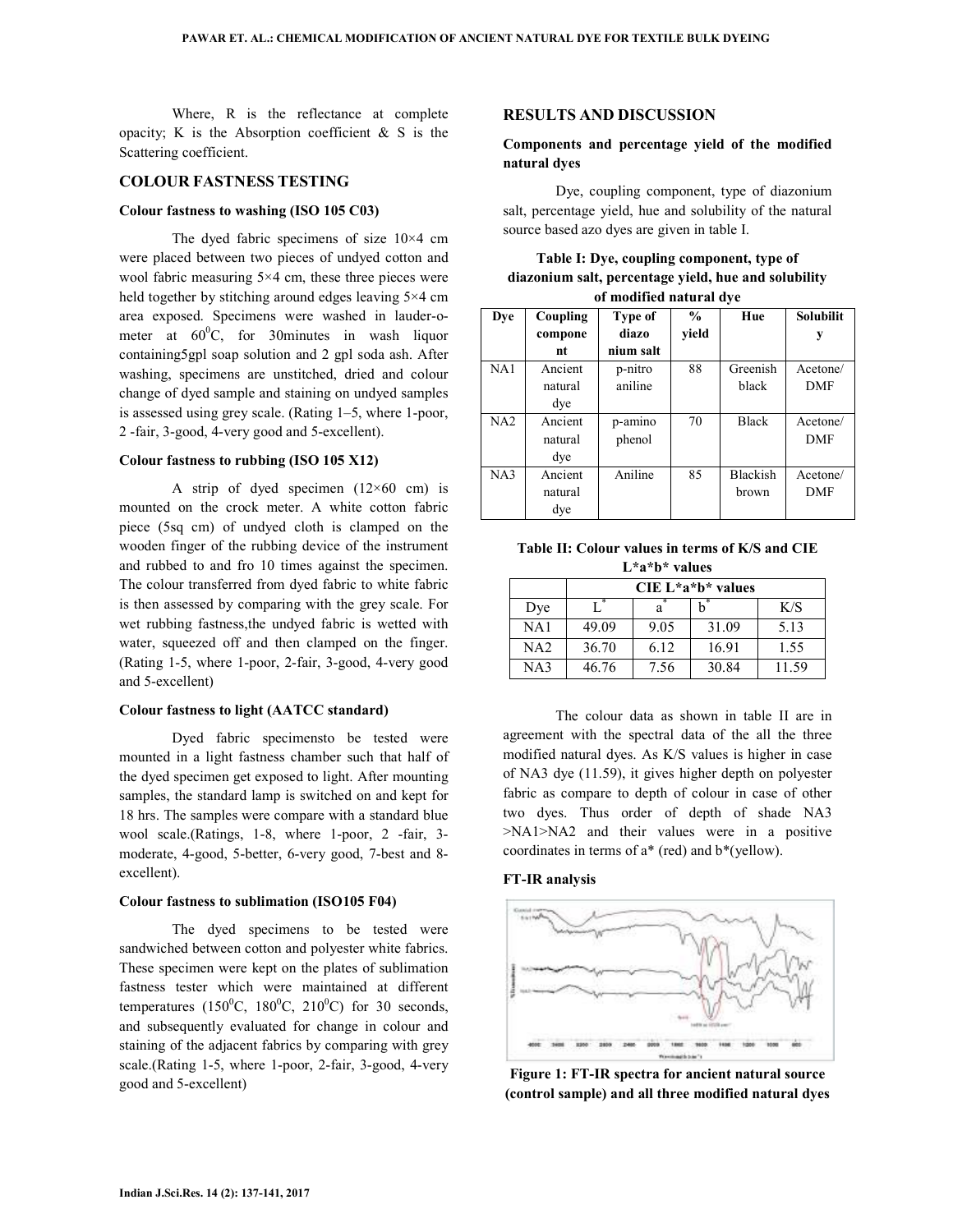In Fig.1, the FT-IR spectra for Kasim Kaaram (control sample) showsthe presence of benzene ring in aromatic compounds as indicated by the sharp peak with medium intensity in the range of 1615-1590 cm <sup>1</sup>. The presence of C-N stretch in aromatic compounds is indicated with strong intensity peak in the range of 1280-1180 cm<sup>-1</sup>. N-H stretchpeak with medium intensity for the presence of primary, secondary amines and amides is indicated in the range of  $3500-3100$  cm<sup>-1</sup>. Thus the FT-IR spectrum for control sample shows the characteristic bands which are amenable for chemical modification. Whereas the FT-IR spectra for all the three modified dyes NA1, NA2, NA3 respectively shows the presence of azo groups in the range of 1450- 1520 cm-<sup>1</sup>which indicates the successful chemical modification of Kasim Kaaram.

# **Table III: Dye, It's hue on polyester fabric and Dyed samples**

| <b>Dye</b> | Hue on<br>polyester   | <b>Dyed sample</b> |
|------------|-----------------------|--------------------|
| NA1        | Bright brown          |                    |
| NA2        | <b>Bright</b><br>grey |                    |
| NA3        | Dark<br>brown         |                    |

 The table III gives data on hues obtained on the polyester fabrics. The dyes gavebright brown, bright grey and dark brown hues on the polyester fabrics respectively for NA1, NA2 and NA3 dyes.

#### **Fastness properties of modified natural dyes**

**Table IV: Results for Wash, Rubbing and Light Fastness** 

| Dye | <b>Wash fastness</b> |          | <b>Rubbing</b><br>fastness |         | Light<br>fastness   |
|-----|----------------------|----------|----------------------------|---------|---------------------|
|     | Change<br>in colour  | staining | Dry                        | Wet     | Change<br>in colour |
| NA1 |                      |          |                            |         |                     |
| NA2 |                      | $4 - 5$  |                            | $4 - 5$ | $6 - 7$             |
| NA3 | $3-4$                | 4-5      |                            | $4 - 5$ |                     |

**Table V: Results for Sublimation Fastness** 

| Dye |               | At $150^0$ C |   | At $180^{\circ}$ C                   | At $210^0$ C |   |
|-----|---------------|--------------|---|--------------------------------------|--------------|---|
|     |               | В            | A | B                                    |              | В |
| NA1 |               | 4-5          |   |                                      |              |   |
| NA2 |               |              |   | $4 - 5$                              |              |   |
| NA3 | $4 - 5$       | 4-5          |   |                                      |              |   |
|     | $\sim$ $\sim$ |              |   | $\mathbf{r}$ $\alpha$ , $\mathbf{r}$ | $\lambda$    |   |

**(A=Change in colour, B=Staining)** 

 The polyester fabrics dyed using the modified natural dyes were subjected to assessment of wash, rubbing, light and sublimation fastness. Results for wash, rubbing and light fastness are summarised in table IV and the results for sublimation fastness are summarised in table V. The results clearly indicate excellent all round fastness properties for all the three modified natural dyes used for dyeing of polyester fabric. Wash fastness obtained was in the range of "very good" to "excellent' scale for both, change in shade of the dyed fabric and staining on white fabric. Also in case of rubbing fastness results are in the range "very good" to "excellent" for both dry rubbing and wet rubbing. Light fastness properties were also found to be excellent for all the dyed fabrics. Also, in case of sublimation fastness for all the three dyes we have got excellent fastness properties.

#### **Ultraviolet Protection Factor (UPF)**

 Textile Clothing can protect the skin from harmful UV radiations because the fabric can reflect, absorb and scatter these rays and reduce the amount of radiation transmitted through it. UV protection provided by a textile material is measured in terms of its ultraviolet protection factor (UPF). It is defined as a ratio of average effective UV irradiance calculated for unprotected skin to the average UV irradiance calculated for skin protected by the test fabric. Below is the (table VI) classification scheme for UPF rating published in 1996, the Australian and New Zealand standard for evaluation and classification of sun protective clothing (AS/NZ 4399) which is considered the benchmark for industry [Sayed et. al., 2015].